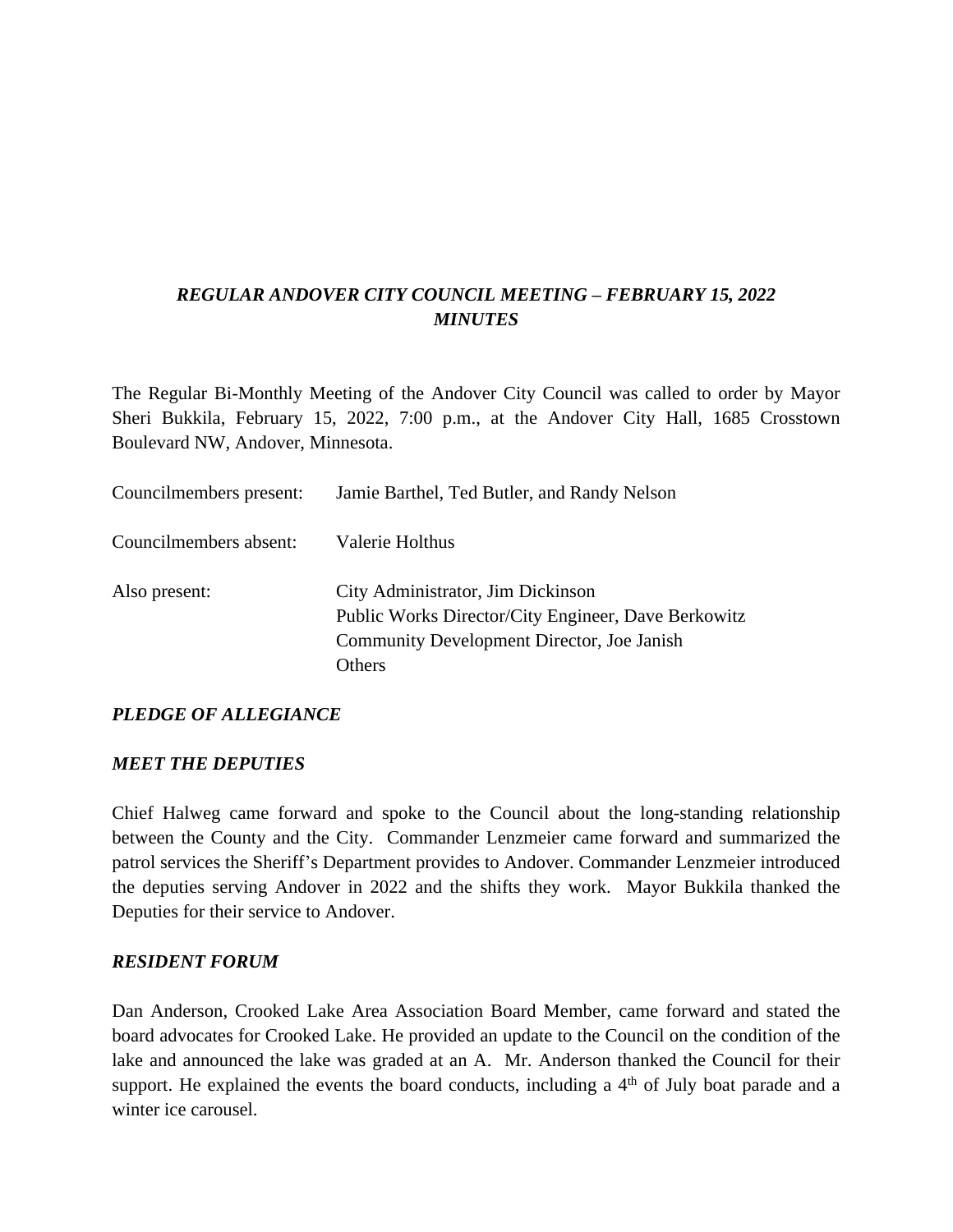### *AGENDA APPROVAL*

Mayor Bukkila announced the addition of Item 14A – Approve Extension of Liquor License – Beef O'Brady's.

*Motion* by Butler, Seconded by Barthel, to approve the Agenda as amended. Motion carries 4 ayes, 1 absent (Holthus).

### *APPROVAL OF MINUTES*

*January 19, 2022 Special Meeting Minutes February 2, 2022 Regular Meeting Minutes*

*Motion* by Nelson, Seconded by Butler, to approve the January 19, 2022 Special Meeting minutes and the February 2, 2022 Regular Meeting minutes as presented. Motion carries 4 ayes, 1 absent (Holthus).

#### *CONSENT ITEMS*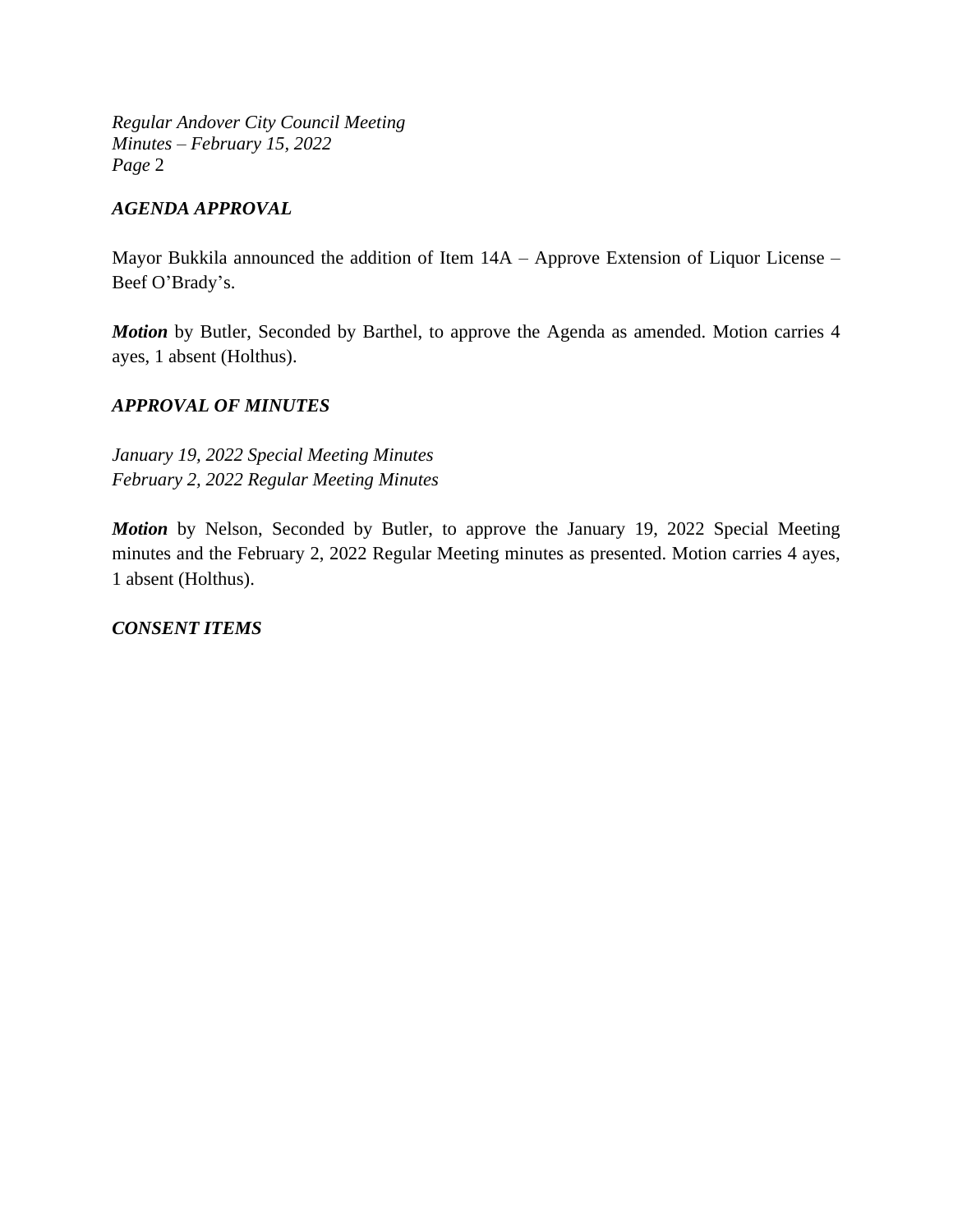- Item 2 Approve Payment of Claims
- Item 3 Award Bid/22-2/2022 Street Reconstruction (See Resolution R013-22)
- Item 4 Approve Massage Therapist License
- Item 5 Approve Resolution/Authorizing to Apply to the MNDNR for Funding/22-06/Kelsey Round Lake Park Boardwalk Replacement (See Resolution R014-22)
- Item 6 Approve Resolution/Authorizing to Apply to the MNDNR for Funding/22-19/Dalske Woodlands Preserve Pedestrian Crossing (See Resolution R015-22)
- Item 7 Order Improvement/Order Plans & Specs/22-26/City Hall Parking Lot Reconstruction (See Resolution R016-22)
- Item 8 Order Feasibility Report/21-39/161st Avenue NW & Tulip Street NW Reconstruction (See Resolution R017-22)
- Item 9 Approval of the Standard Allowance of American Rescue Plan Act Funding Reporting Requirements (See Resolution R018-22)
- Item 10 Approve Appointment—Senior Engineering Technician
- Item 11 Receive January 2022 City Investment Reports
- Item 12 Declare Surplus Equipment
- Item 13 Approve Application for Exempt Permit
- Item 14 Approve Appointment —Assistant Facility Manager
- Item 14A Approve Extension of Liquor License Beef O'Brady's

*Motion* by Butler, Seconded by Nelson, to approve the Consent Agenda as read. Motion carries 4 ayes, 1 absent (Holthus).

#### *ANOKA COUNTY SHERIFF'S OFFICE MONTHLY REPORT*

Commander Lenzmeier provided a monthly report for January 2022, reporting 1,122 calls for service. He reported 10 misdemeanor arrests, 3 gross misdemeanor arrests, 6 felony arrests, and 4 DWIs. He noted a theft at Walmart where bystanders assisted a female whose purse was stolen. Commander Lenzmeier stated they have seen 142 vehicle thefts, a significant increase from 2019. He reported 188 traffic stops with 51 citations. He announced the Polar Plunge event on February 26<sup>th</sup> at 1:00 p.m. at Crooked Lake. Commander Lenzmeier stated the County has resources for those struggling with mental health. Residents can call 911 or the non-emergency number 763-427-1212. Commander Lenzmeier announced that Anoka County has a mobile crisis unit through Canvas Health that can respond to mental health crises and residents can call 763-755-3801 to access the unit. Mayor Bukkila thanked Commander Lenzmeier for bringing forth mental health resources.

Mayor Bukkila stated she has changed the settings on her vehicle's key fob so it only unlocks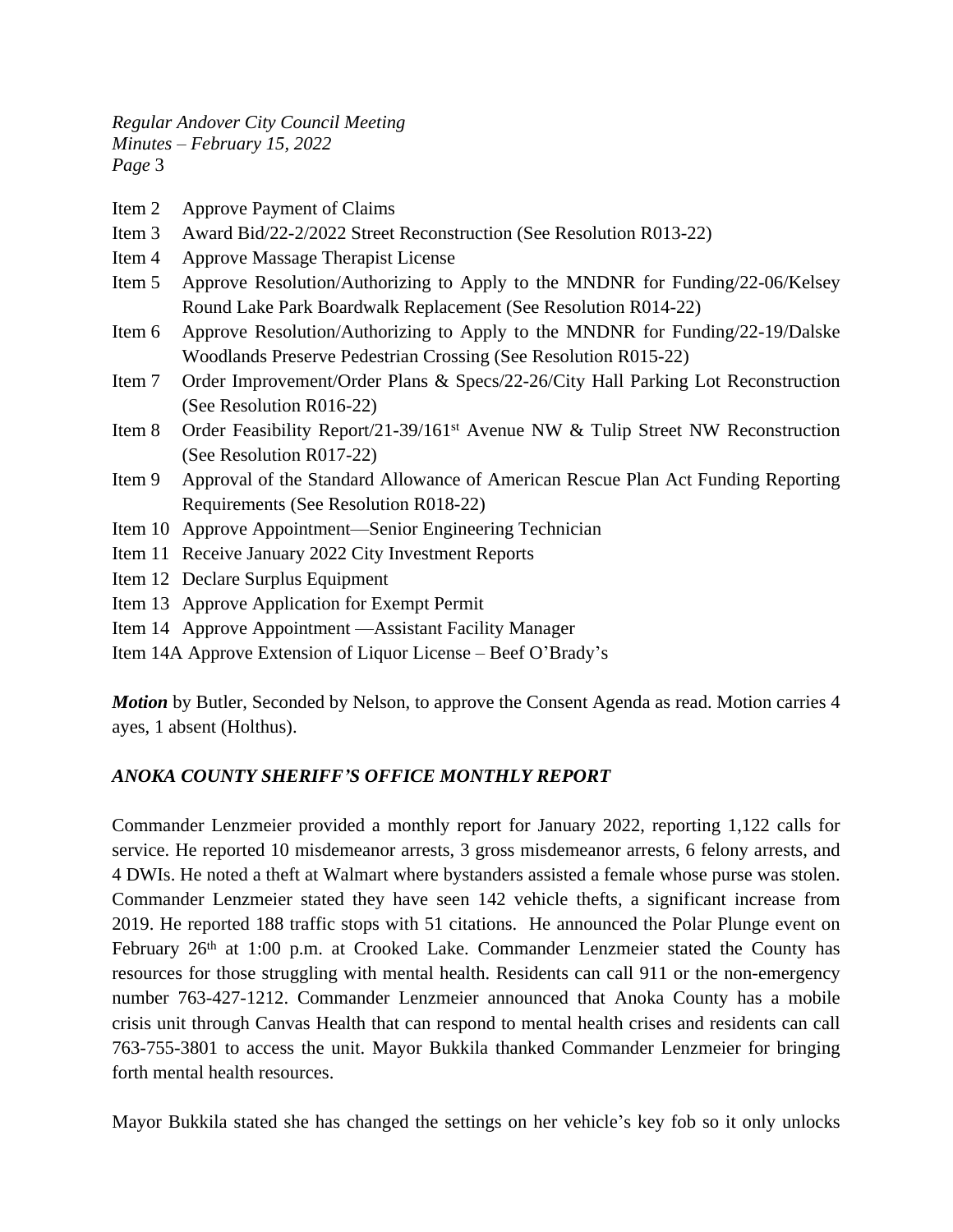one door instead of all four. She stated another security measure is to disable the headlights and horn from beeping, so your destination point is not announced as you approach your vehicle.

#### *CONSIDER REZONING REQUEST — AMEND ZONING BOUNDARIES BETWEEN NEIGHBORHOOD BUSINESS (NB) AND MULTIPLE DWELLING (M-2) ZONING DISTRICTS WITHIN PARCEL — PIN 30-32-24-43-0018; UNADDRESSED PARCEL — BLAINE WATERS, QUEST DEVELOPMENT (APPLICANT — LGA ANDOVER LLC)*

The City Council is requested to consider amending the zoning boundaries for Neighborhood Business and Multiple Dwelling for a parcel located at Bunker Lake Boulevard and 7<sup>th</sup> Avenue. Community Development Director Janish explained the rezoning request modifies the boundary of the parcel to have neighborhood business on the west side of Inca Street. Mr. Janish presented the reasons for the rezoning as written in the staff report. He noted the Planning and Zoning Commission held a public hearing and recommended approval of rezoning the parcel.

*Motion* by Barthel, Seconded by Butler, to adopt Ordinance No. 528, amending City Code Title 12-3-4, Zoning District Map of the City of Andover for PIN 30-32-24-43-0018. Motion carries 4 ayes, 1 absent (Holthus).

# *CONSIDER REQUEST FOR PRELIMINARY PLAT TITLED "ANDOVER CROSSINGS" — PIN 30-32-24-43-0018; UNADDRESSED PARCEL — BLAINE WATERS, QUEST DEVELOPMENT (APPLICANT — LGA ANDOVER LLC)*

The City Council is requested to consider a preliminary plat for Andover Crossings. Community Development Director Janish described the plat with 2 residential lots and 4 commercial lots. Mr. Janish identified the access points and utilities. He stated the Park and Recreation Commission recommended cash-in-lieu of land for park dedication requirements. Mr. Janish reported the Planning and Zoning Commission conducted a public hearing and unanimously recommended approval of the preliminary plat. He noted the Planning and Zoning Commission had concerns about traffic and parking for the assisted living facility.

Councilmember Barthel asked if the intersection of Inca Street and Bunker Lake Boulevard is in line with the development to the south. Mr. Janish stated it is not in line, it is offset to prevent direct crossing traffic.

Councilmember Nelson asked how much parking is available for the assisted living facility. Mr. Janish stated City Code calls for 1 stall per unit with 50 percent shown as proof of parking. He noted that the assisted living facility has 27 proposed stalls and 5 in proof of parking.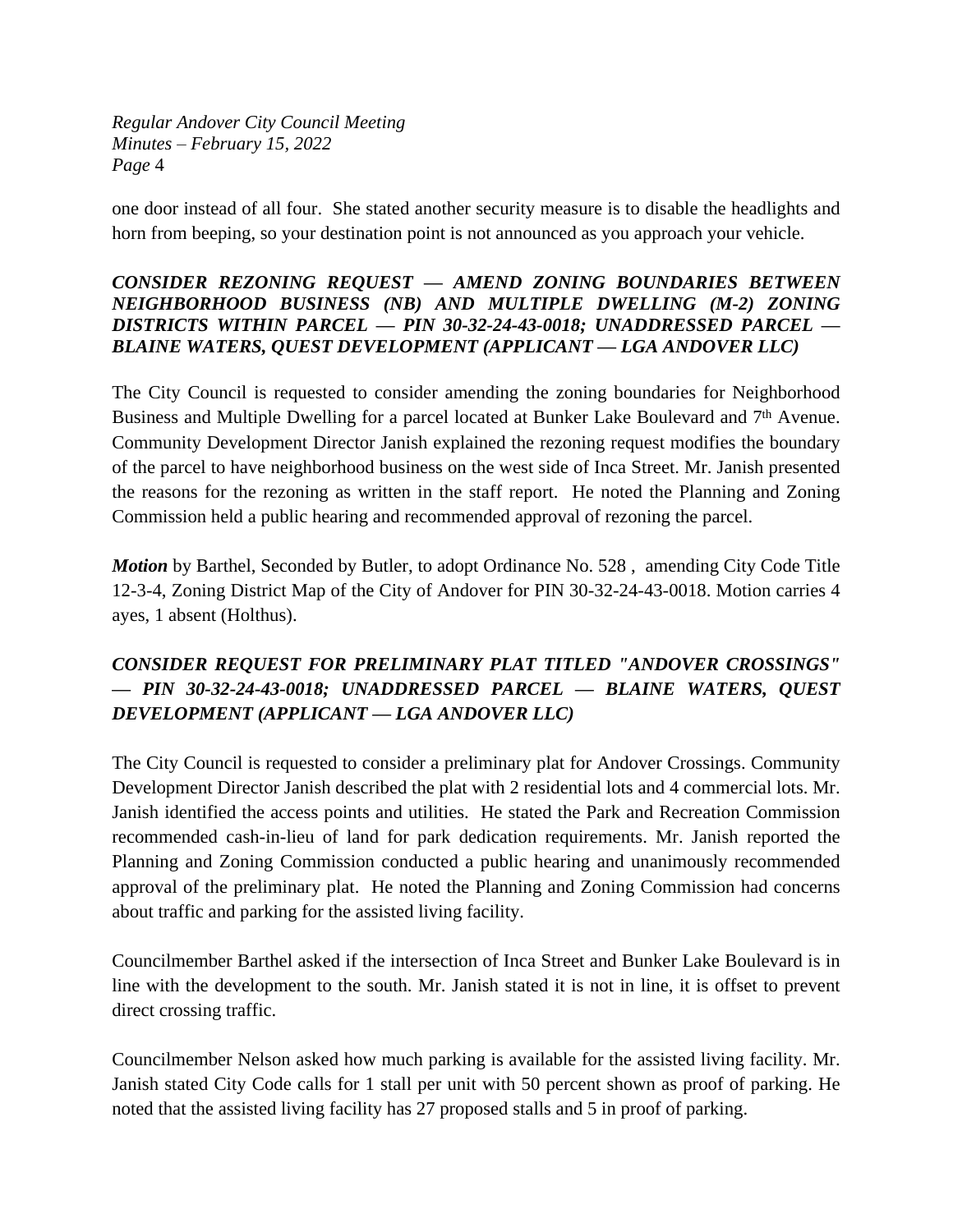Councilmember Butler stated the development has undergone a long process and thanked staff and the Planning and Zoning Commission for their work.

*Motion* by Butler, Seconded by Nelson, to adopt Resolution No. R019-22 approving the preliminary plat of Andover Crossings. Motion carries 4 ayes, 1 absent (Holthus).

## *SCHEDULE LOCAL BOARD OF APPEAL AND EQUALIZATION MEETING*

The City Council is requested to schedule the Local Board of Appeal and Equalization Meeting.

*Motion* by Butler, Seconded by Nelson, to schedule the Local Board of Appeal and Equalization on Monday, April 18, 2022 at 7:00 p.m. Motion carries 4 ayes, 1 absent (Holthus). *ADMINISTRATOR'S REPORT*

City Staff updated the Council on the administration and city department activities, legislative updates, updates on development/CIP projects, and meeting reminders/community events.

*(Administration)* Mr. Dickinson informed the Council of meetings he is attending. The City is at 12 new home permits year to date. He continues to work with the MPCA and is monitoring legislation at the Capitol. Mr. Dickinson stated redistricting has been decided by the Courts and Andover will have 3 Representatives, 2 Senators, and precincts will need to be shifted. He announced a 6:00 p.m. workshop meeting on March 1, 2022 to discuss redistricting.

Councilmember Barthel asked how confident staff is that they can have polling sites without multiple ballots. Mr. Dickinson explained there is one site that will have two ballots, Precinct 6. He stated it is going to be challenging to match precincts and polling locations, but we would like to minimize the changes.

Councilmember Barthel announced the redistricting takes effect this election season and residents will need to see if their polling location has changed. Mr. Dickinson stated residents will get a notification by mail identifying their polling location.

Mr. Dickinson stated the City is working on emergency management response and situational scenarios. He noted a requirement for Federal Funding is having staff and Council trained. Staff are coordinating training for the month of March, since there are five Tuesdays in that month this year.

*(Public Works)* Mr. Berkowitz announced the City is hosting a meet and greet with the athletic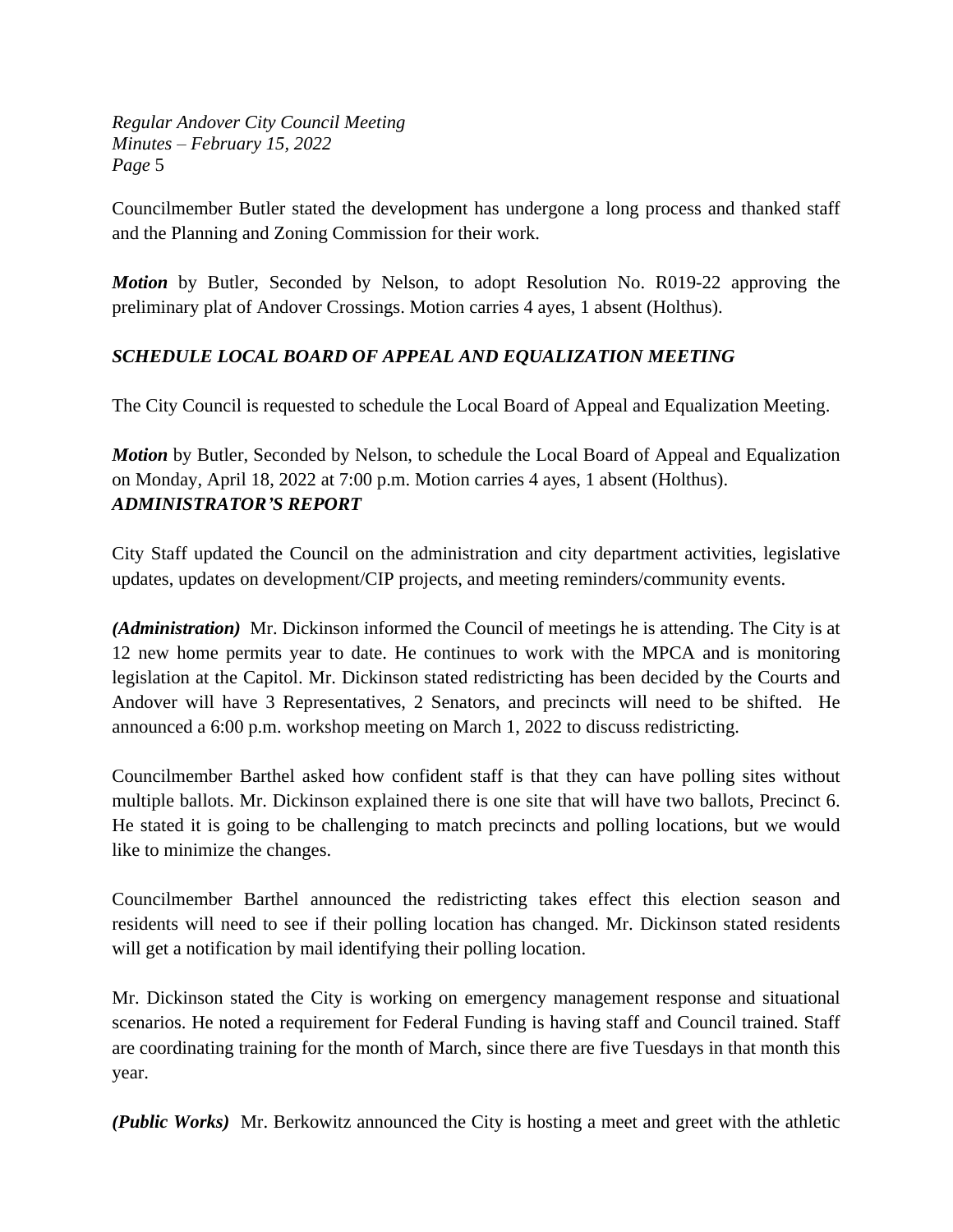associations on February 17, 2022. The Veterans Memorial Dedication Ceremony will be held on May 21, 2022. Councilmember Barthel has agreed to be the emcee and the committee is lining up speakers. Staff have sent out requests for pictures and stories for the veterans on the plaques. Staff are working on a detailed plan review for spring and summer construction. The Street Reconstruction bid came in \$200,000 under the estimate. Other projects this year include reconstructing City Hall parking lot and painting water tower 2.

*(Community Development)* Mr. Janish stated the Planning & Zoning Commission is working on Code amendments. The North Suburban Home Show will be held on March 12, 2022 at the Andover Community Center.

#### *MAYOR/COUNCIL INPUT*

#### *ADJOURNMENT*

*Motion* by Barthel, Seconded by Nelson, to adjourn. Motion carries 4 ayes, 1 absent (Holthus). The meeting adjourned at 8:01 p.m.

Respectfully submitted,

Shari Kunza, Recording Secretary *TimeSaver OffSite Secretarial, Inc.*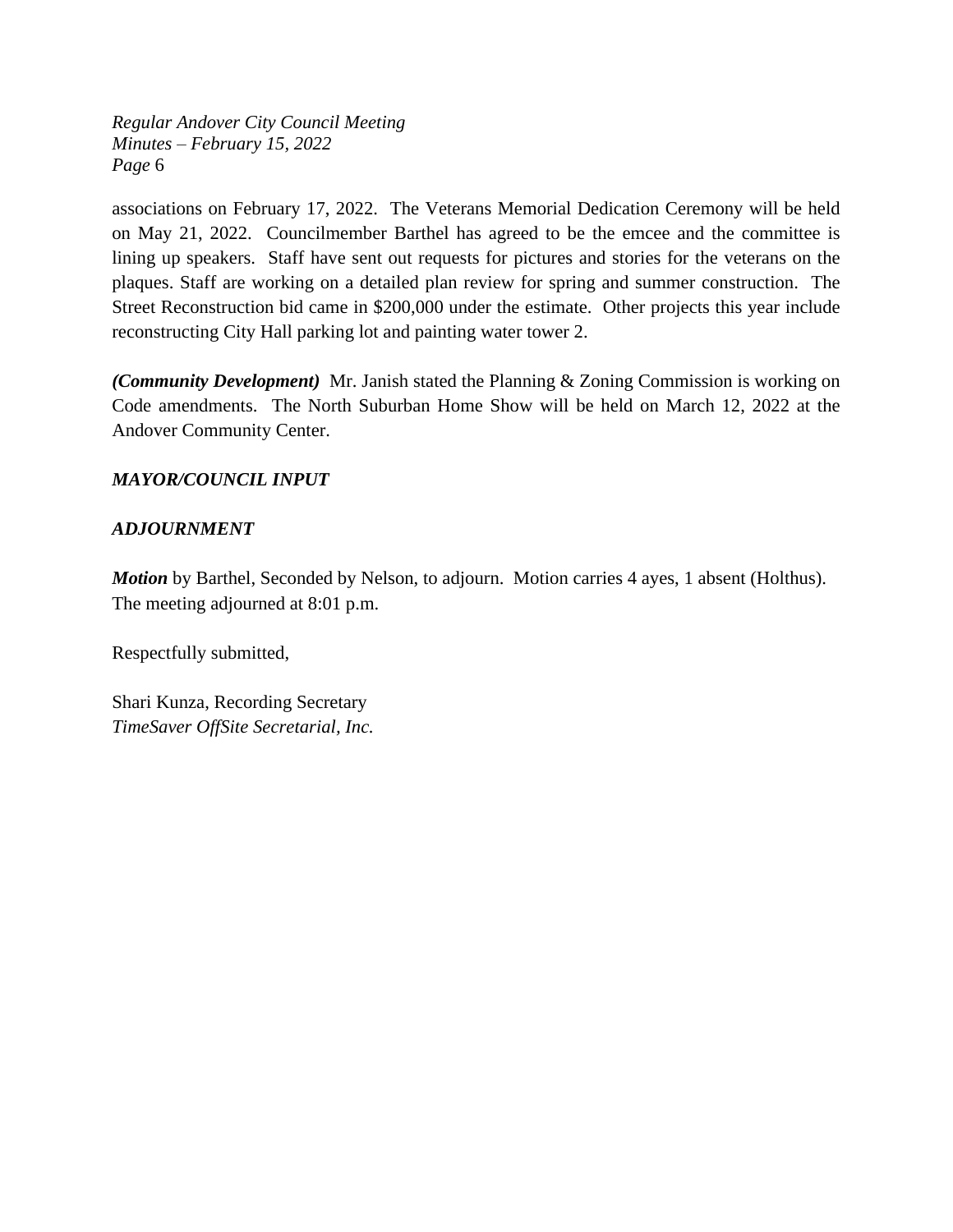# *REGULAR ANDOVER CITY COUNCIL MEETING MINUTES – FEBRUARY 15, 2022 TABLE OF CONTENTS*

|        | <b>CONSENT ITEMS.</b>                                                                       |  |
|--------|---------------------------------------------------------------------------------------------|--|
| Item 2 |                                                                                             |  |
| Item 3 |                                                                                             |  |
| Item 4 |                                                                                             |  |
| Item 5 | Approve Resolution/Authorizing to Apply to the MNDNR for Funding/22-06/Kelsey               |  |
|        |                                                                                             |  |
| Item 6 | Approve Resolution/Authorizing to Apply to the MNDNR for Funding/22-19/Dalske               |  |
|        |                                                                                             |  |
| Item 7 | Order Improvement/Order Plans & Specs/22-26/City Hall Parking Lot Reconstruction            |  |
|        | $\cdot$ 2                                                                                   |  |
| Item 8 | Order Feasibility Report/21-39/161 <sup>st</sup> Avenue NW & Tulip Street NW Reconstruction |  |
|        |                                                                                             |  |
| Item 9 | Approval of the Standard Allowance of American Rescue Plan Act Funding Reporting            |  |
|        |                                                                                             |  |
|        |                                                                                             |  |
|        |                                                                                             |  |
|        |                                                                                             |  |
|        |                                                                                             |  |
|        |                                                                                             |  |
|        |                                                                                             |  |
|        |                                                                                             |  |
|        | CONSIDER REZONING REQUEST - AMEND ZONING BOUNDARIES BETWEEN                                 |  |